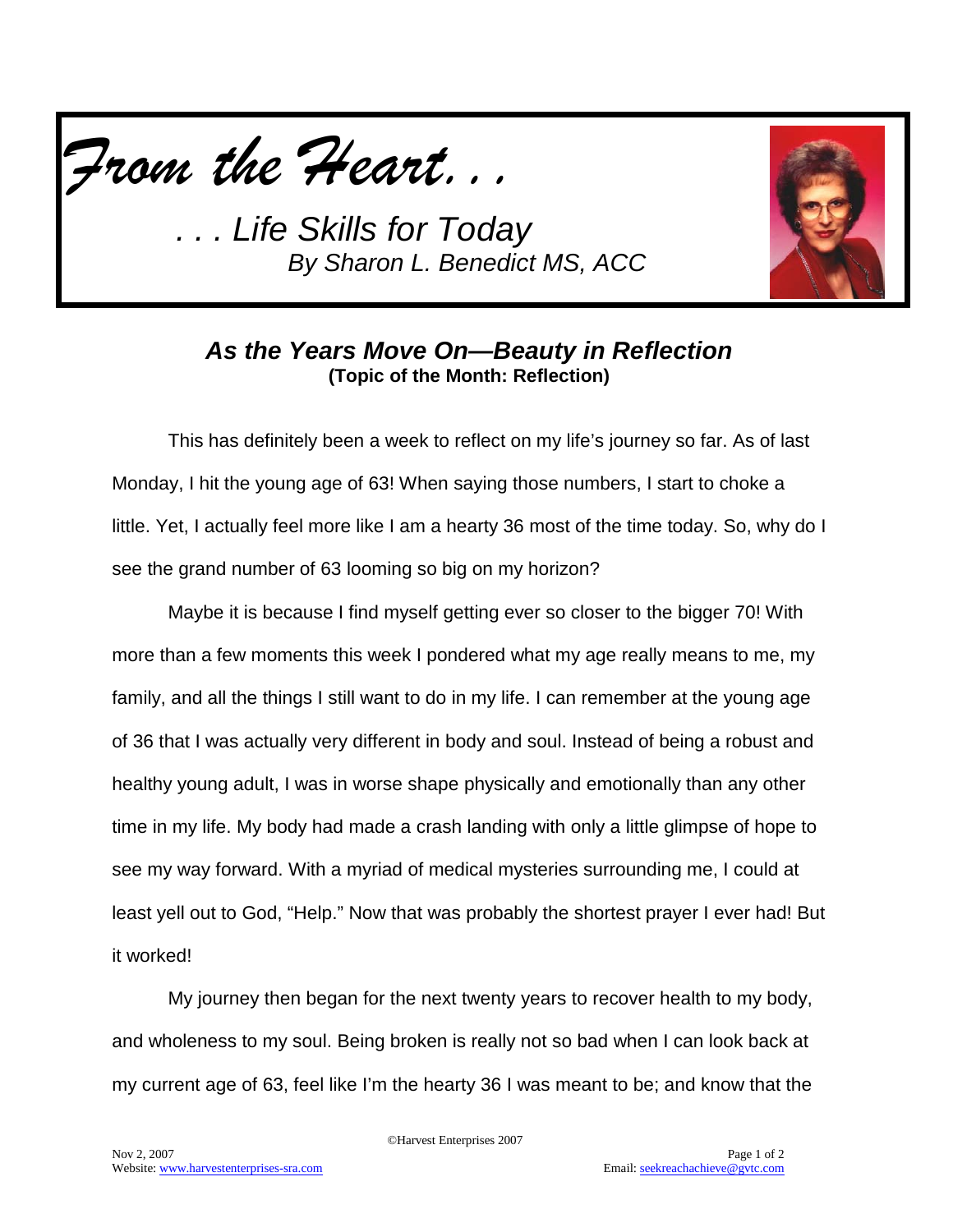adventure was worth it all. I learned to rest. I learned to forgive. I learned to trust again. I learned to embrace personal responsibility and let others do the same. I saw beauty created from ashes. . . healing joy in my children's laughter and hugs. I saw the man in my life stay the course—with a willing heart to change, to love, to provide. I met other precious people along the journey with their story to tell. Their story touched my heart, gave me courage, and helped me see beyond myself.

As I slow my pace just a little with each approaching year, I find I actually can gain more energy, more sweet thoughts of those I love, and redeem even time to capture each moment so it won't fly by so fast. Then, with every flowing breeze, I can grasp those opportunities with full awareness and purpose. I now eagerly await next year to see what 64 will bring me—to embrace, enjoy, envision, and echo in the gift of my life. May you do the same and experience the beauty of your very own reflections.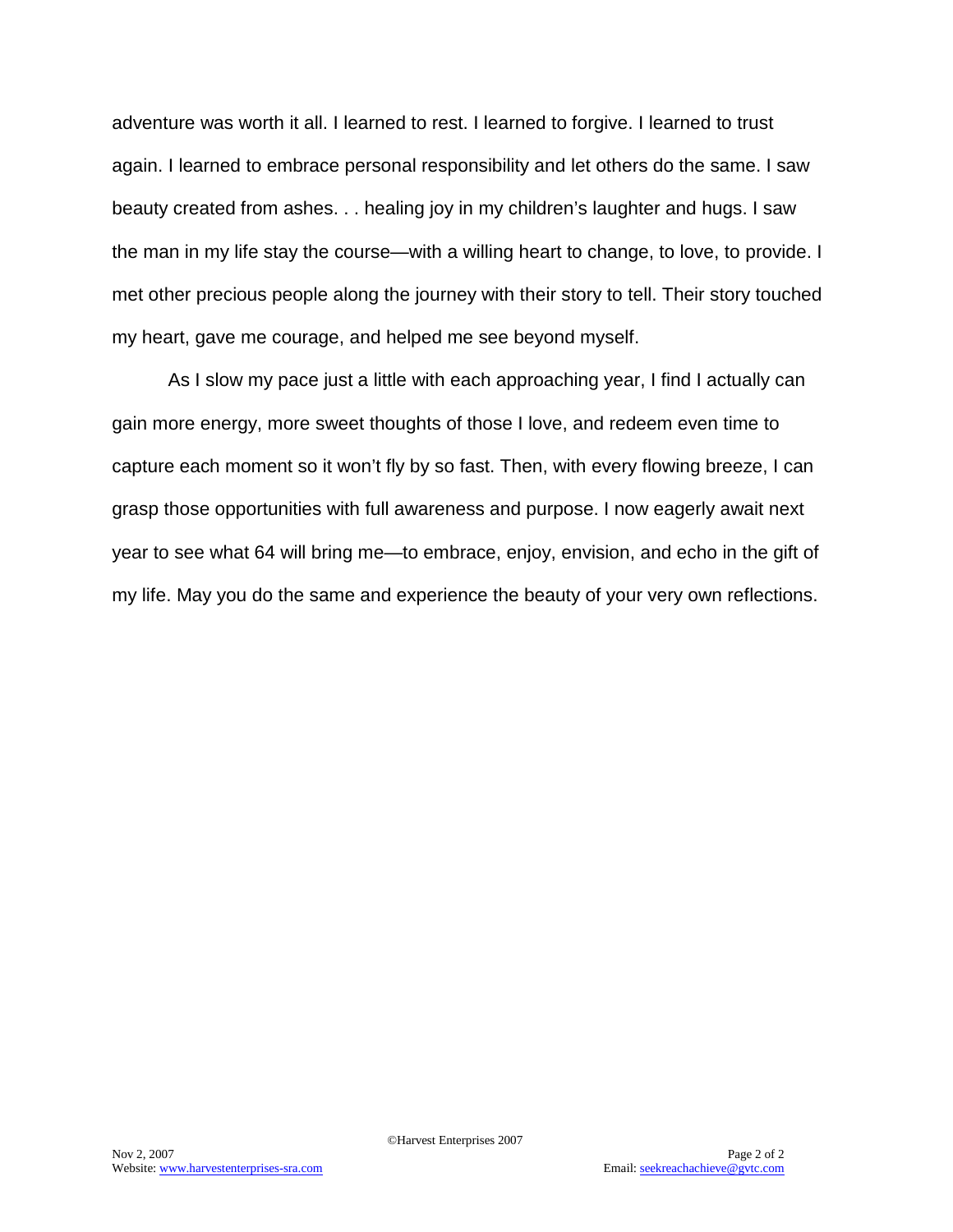



#### *Life Skills in the Rearview Mirror* **(Topic of the Month: Reflection)**

Now that another year is about to close on us, November is *Reflection* month. So, let's look back over those life skill areas covered throughout the year and see which ones may have particular meaning for us both. William Hart Coleridge believes we should all be a *master of reflection*. "There is an art of which every man should be a master—the art of reflection. If you are not a thinking man, to what purpose are you a man at all?"

So, choose a day this week, no matter the gender, to focus on those life skills that have impacted your life this year in some way—your relationships and core values; the way you have used your time; career, money; how you maintained your records, your possessions, and more. With each weekly article, I know I have experienced a number of important lessons and personal discoveries for myself. **Relationships/Core Values**: This year I committed to not avoiding important conversations with my family. I more successfully started to share my feelings and concerns in a more open, honest way, without debating and trying to get "my way." **Time Management**: Although I committed myself to call my daughters more often to say hello, I've missed some opportunities along the way, not taking the time. So, I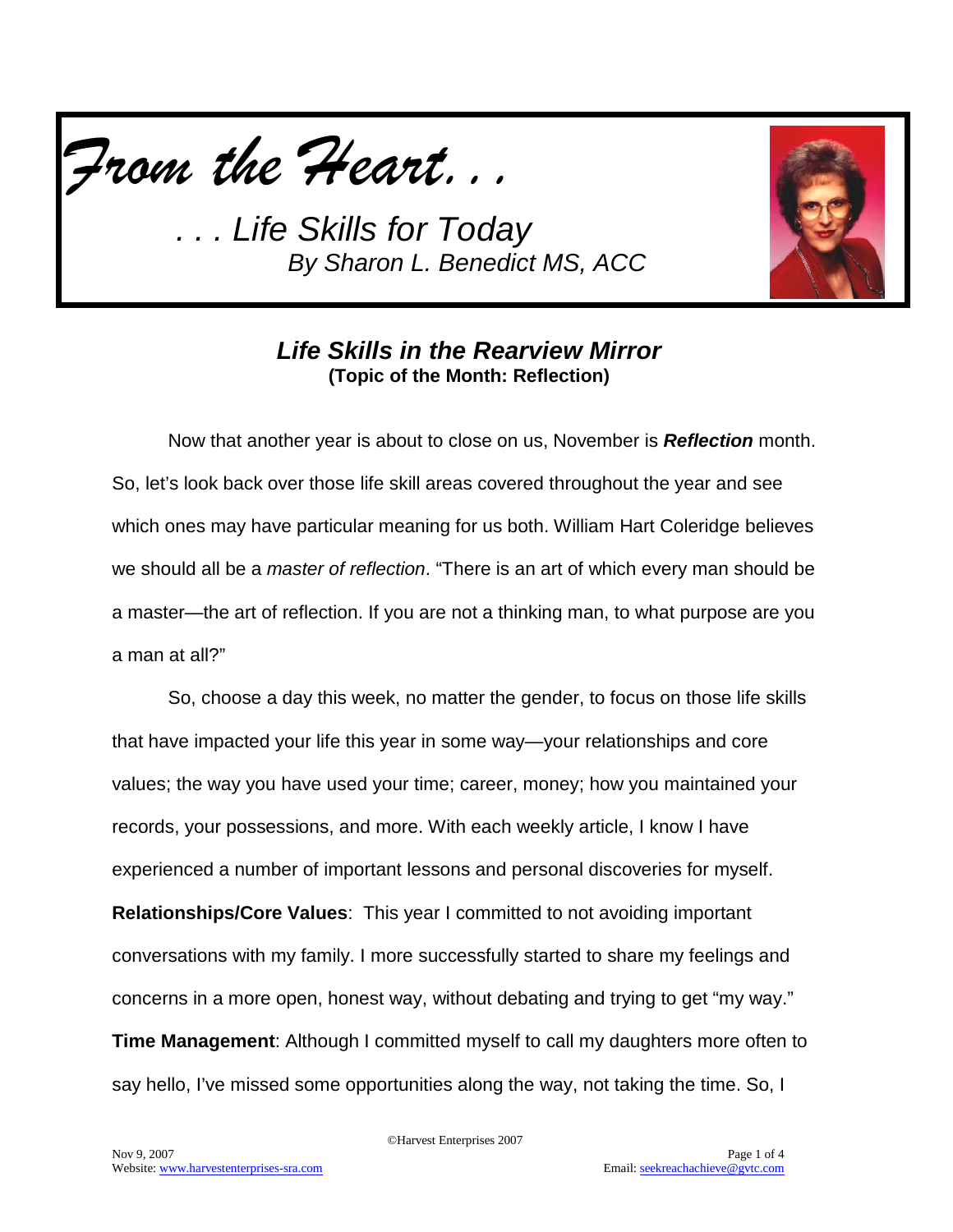most recently started sending text messages and images via my phone. And were they surprised I actually knew how to use it! Maybe I can call myself a "techie" now!? **Career/Money Management**: My career as a professional life/wellness coach and consultant has continued to be very rewarding. I have also started to focus and plan the next couple years toward possible retirement so I can fulfill a life-long dream to finish writing a historical novel. In addition, I want to help my husband get his children's stories published.

**Recordkeeping**: My recordkeeping routine continues this year but is much easier with improved Quicken software for downloading, report writing, and tracking. I can more wisely manage finances with my core values and life goals.

**Housekeeping**: This area is still not my favorite, but I do have a much better attitude about it. What do I have to complain about any way? My hubby does over half the cleaning! I keep trying to convince him he does a much better job than me. So, instead of him following me around with an extra dust cloth to catch what I missed, maybe he can do it all! Do you think this kind of logic and behavior may work? I think not! **Home/Vehicle/Possessions**: We continue to simplify our lives with the number of possessions. Yet, I'm adding to my wardrobe a little faster than usual lately. But, it's not me ready to buy, but my husband, who is tired of some of the twenty-year-old outfits I still wear. You never know…they may just come back in style very soon! **Wellness**: I noticed this year that there are more integrative MDs and CAM providers locating in the hill country area; and am glad to see that my options for providers are growing.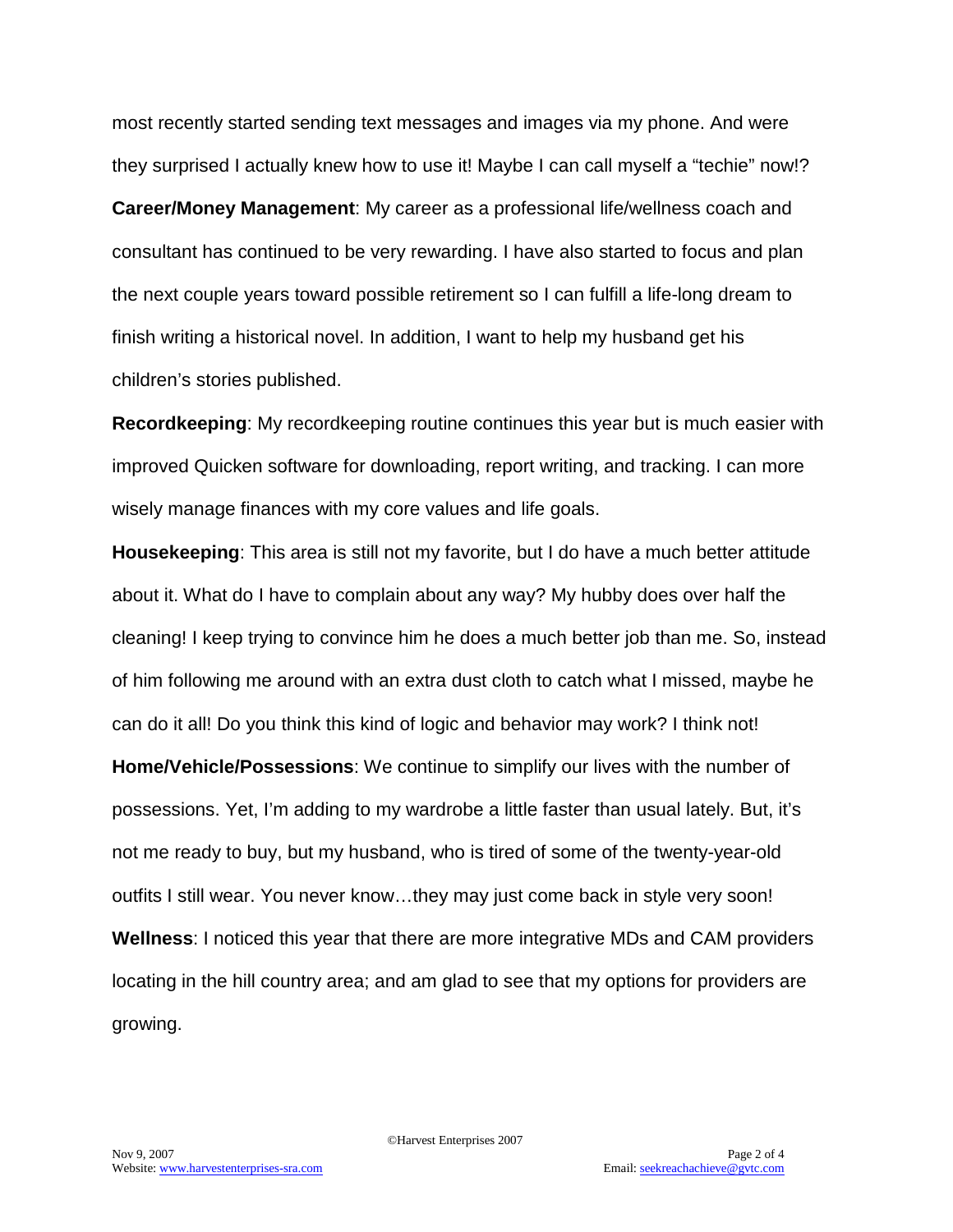**Meals**: I still continue to enjoy my husband's gourmet healthy cooking with every experiment he creates. His expertise with herbs and spices ever surprise me. I've also find that I feel better on smaller quantities on the plate than my younger years.

**Childcare**: For the first six months of this year, my daughter and grandson were living with us. What a delight for this grandmother! Yet, they had to move back to California, leaving a couple sad grandparents behind. So, I fast decided to keep the connection going with phone calls and text pics. I will hopefully soon set up my computer for real time video conferencing with my precious grandson, so I can feel like we are together, share daily stuff, and watch him grow up in real time. I guess being a budding "techie" pays off!

**Recreation/Entertainment**: This year I started to spontaneously plan some fun things to do. Wait a minute! Can you plan and still be spontaneous? Well, I'm trying. The first thing was renting a vacation house in Angel Fire, New Mexico, with my sister and brother-in-law. What fun we had! We have never done this but are determined to dedicate more time toward seeing each other between Texas and California. Also, John and I started taking dancing lessons and find places to try out our latest moves and grooves!

As you reflect on those changes you have made this year in any number of these life skill dimensions, remember to thank those who have made those changes go more smoothly and graciously. The support you have around you makes all the difference in the choices you make and the actions you take in life. Remember the words of Jacques Maritain from his 1958 *Reflections on America*,

## *"Gratitude is the most exquisite form of courtesy."*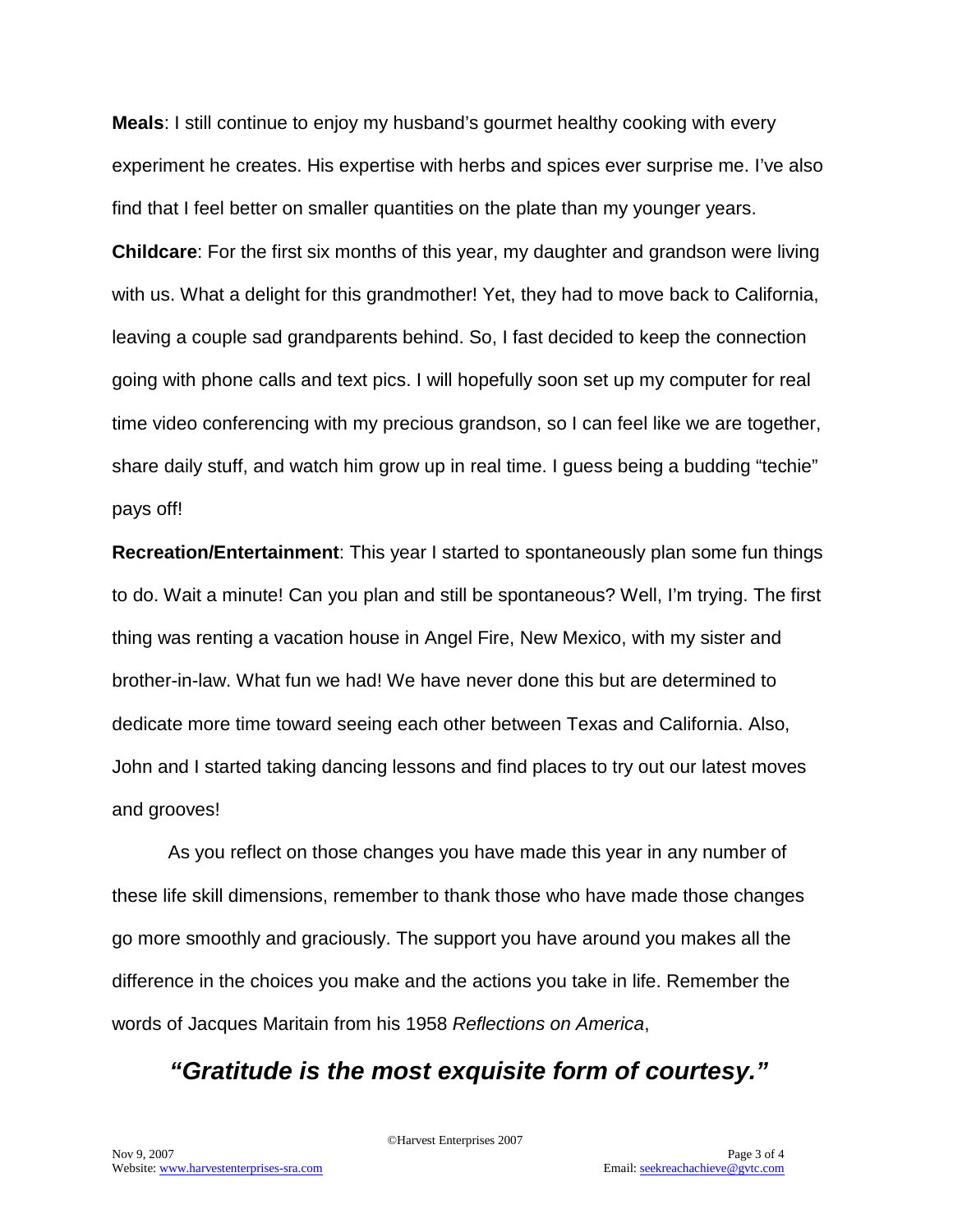So, as you continue to reflect this month and celebrate in the month of December, keep your gratitude flowing into the New Year that is shortly coming your way.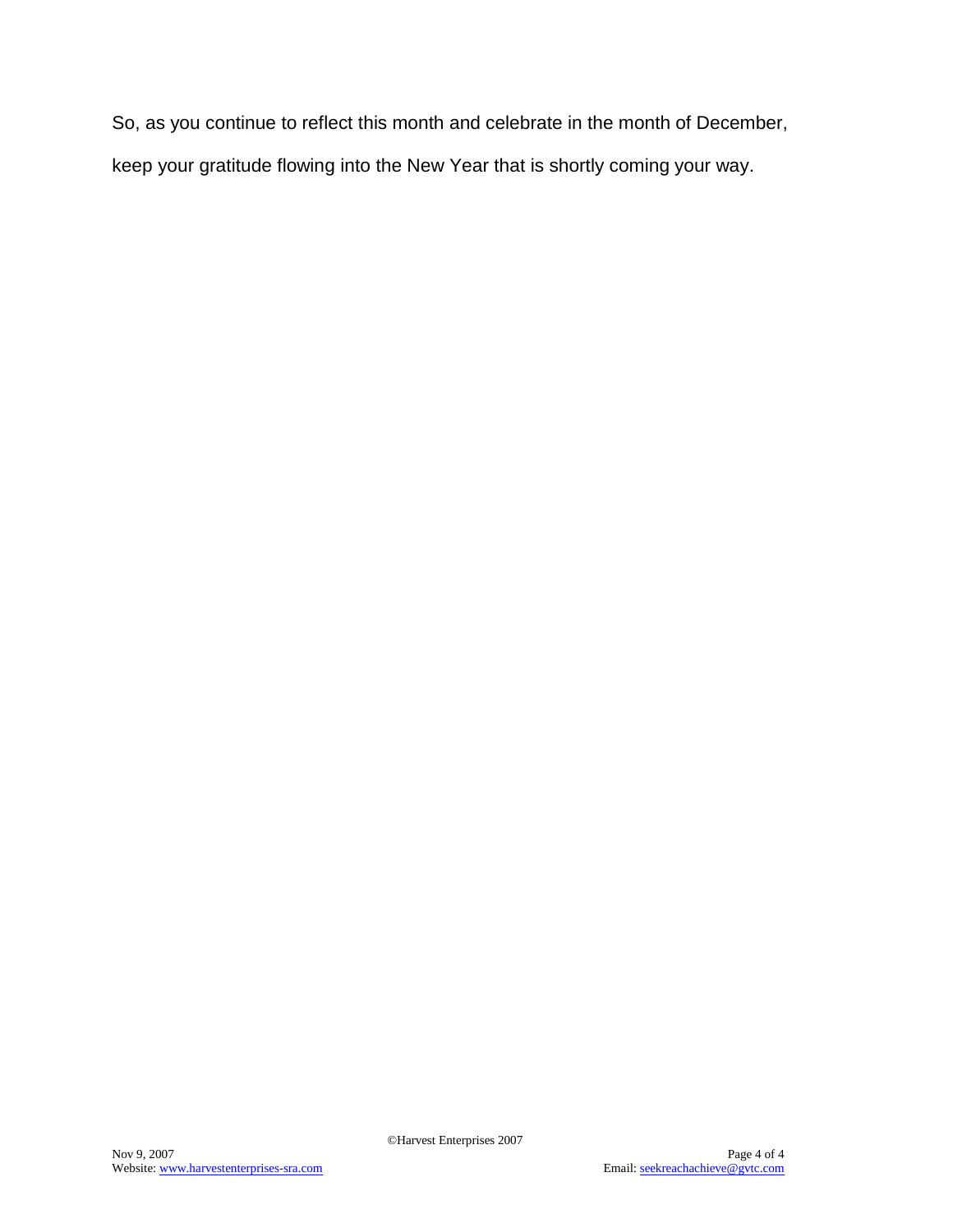



#### *What Is Most Important?* **(Topic of the Month: Reflection)**

What is the first thing that comes to your mind when you ask yourself this question, "What is most important to me?" Like most of us, we may automatically say family, friendships, and faith. But what does that mean in more specific, personal ways? Give yourself as much time as you need to reflect on ways you express how important family, friendships, and faith show in your every day actions.

With Thanksgiving just around the corner, extend your gratitude for family, friendships, and faith with those in your community. This Thanksgiving do something special for those organizations supported by your family, friends, and faith. We are often unaware of or take for granted the impact a particular community organization may have on our daily lives. Yet, benevolence and giving are at the heart of this season of Thanksgiving and Christmas. It is way to show genuine expressions of compassion and love to humanity right in your backyard.

Whether you contribute time, money, or materials, there are individuals in your neighborhood needing your help. And never underestimate the value of a simple "thank you" to encourage and forever change a life. The heart-felt rewards of caring and giving are far beyond the gift itself. Experience the joy and satisfaction of helping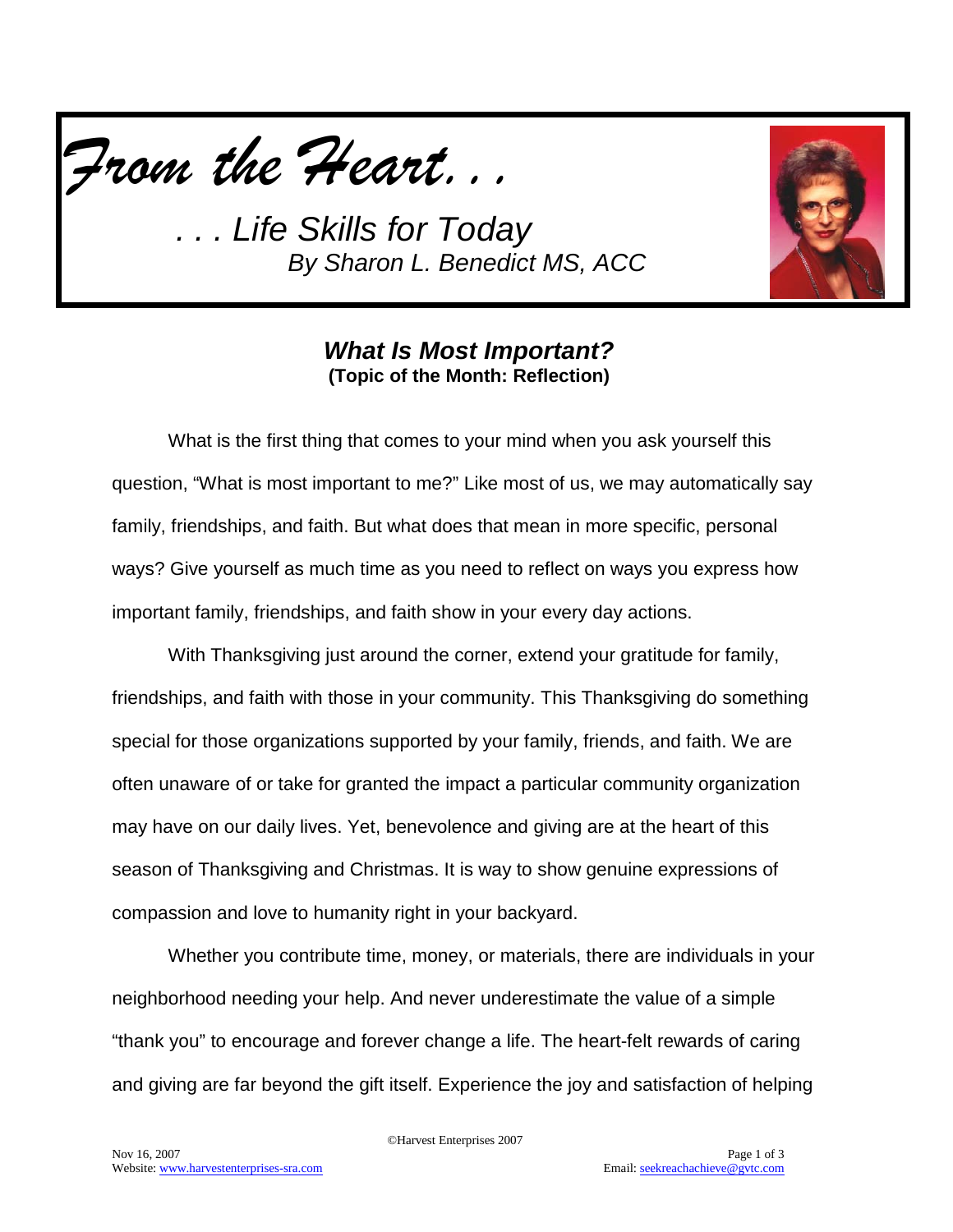humanity in your own community, and maybe even reach across the oceans. You may be surprised at how many ways you already do give.

So, here again is your opportunity to say "thank you" in a way that reflects what is most important in your life. To help you focus on where you might say your thank you, here is a list of possible areas to consider. As you review each area, first review how you already support those organizations in your own backyard—from your local charity, church, nature center, historical society, job corps, food bank, to senior citizen center. Then look over any area less familiar you may want to show your support and gratitude. The list of opportunities is endless. And, by all means, get your family involved—in ways that only you can uniquely contribute to the lives of those around you.

I. **BASIC CORE VALUES & PRINCIPLES:** Organizations that support your core values and life principles.

II. **HOME/FAMILY/VALUES:** Organizations that encourage and support the family, home, and core human values.

III. **RELIGIOUS ORGANIZATIONS/ CHURCH/MISSIONS:** Organizations that support your faith and desire for compassionate outreach to humanity.

IV. **HISTORY/WESTERN CULTURE:** Organizations that support your values and principles in local & global human affairs, and lessons of history.

V. **PUBLIC POLICY/DOMESTIC AND INTERNATIONAL AFFAIRS:** Organizations supporting the type of community you want to not only preserve but also create sustainable development; including human justice and compassion in legislation, domestic policy, and international relations.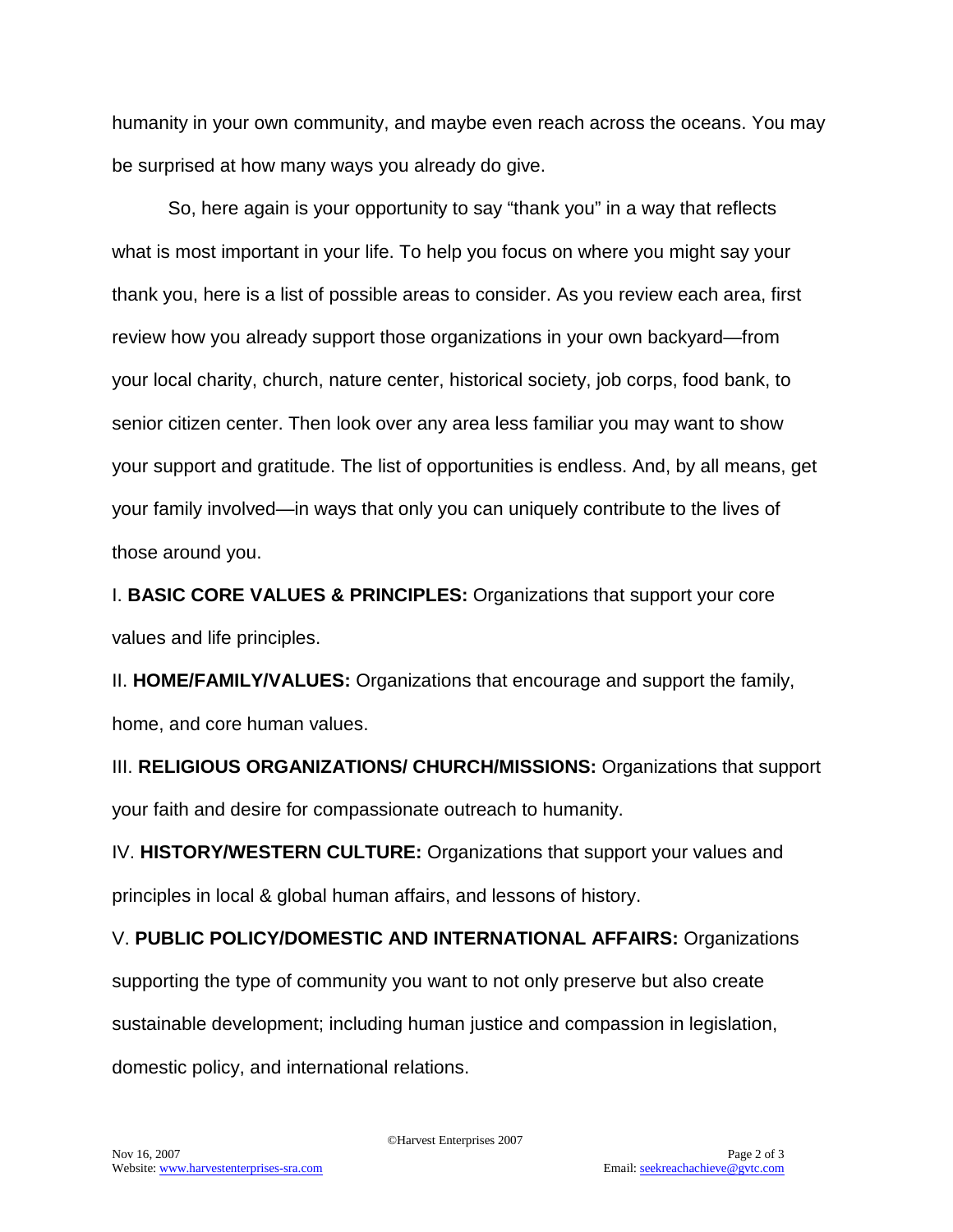VI. **SCIENCE/MEDICINE:** Organizations that seek to preserve our environmental and cultural heritage; observe and understand the natural world in a more holistic perspective as well as from a clearly scientific and cultural perspective.

VII. **BUSINESS AND LEGAL ISSUES:** Organizations that support and train our local, national, and global business leaders and legal advisors to advance integrity, honesty, and excellence in the work place and our nation's legal system.

VIII. **EDUCATION/CHILD DEVELOPMENT:** Organizations that train young children, teens, and adults to be mature, informed, effective leaders in every field of life.

IX. **MEDIA/ENTERTAINMENT/CULTURAL DISCERNMENT:** Organizations that support your core values in entertainment, news, cultural trends, and influence the media to improve the quality of programming.

X. **SOCIAL MINISTRIES:** Organizations whose mission is to provide an alternative to state-run welfare programs with effective, compassionate ministries to the underserved, needy and unfortunate.

XI. **LEADERSHIP IMPLEMENTATION:** Organizations that coordinate and mobilize leaders, locally & nationally, across society to improve their communities and the world.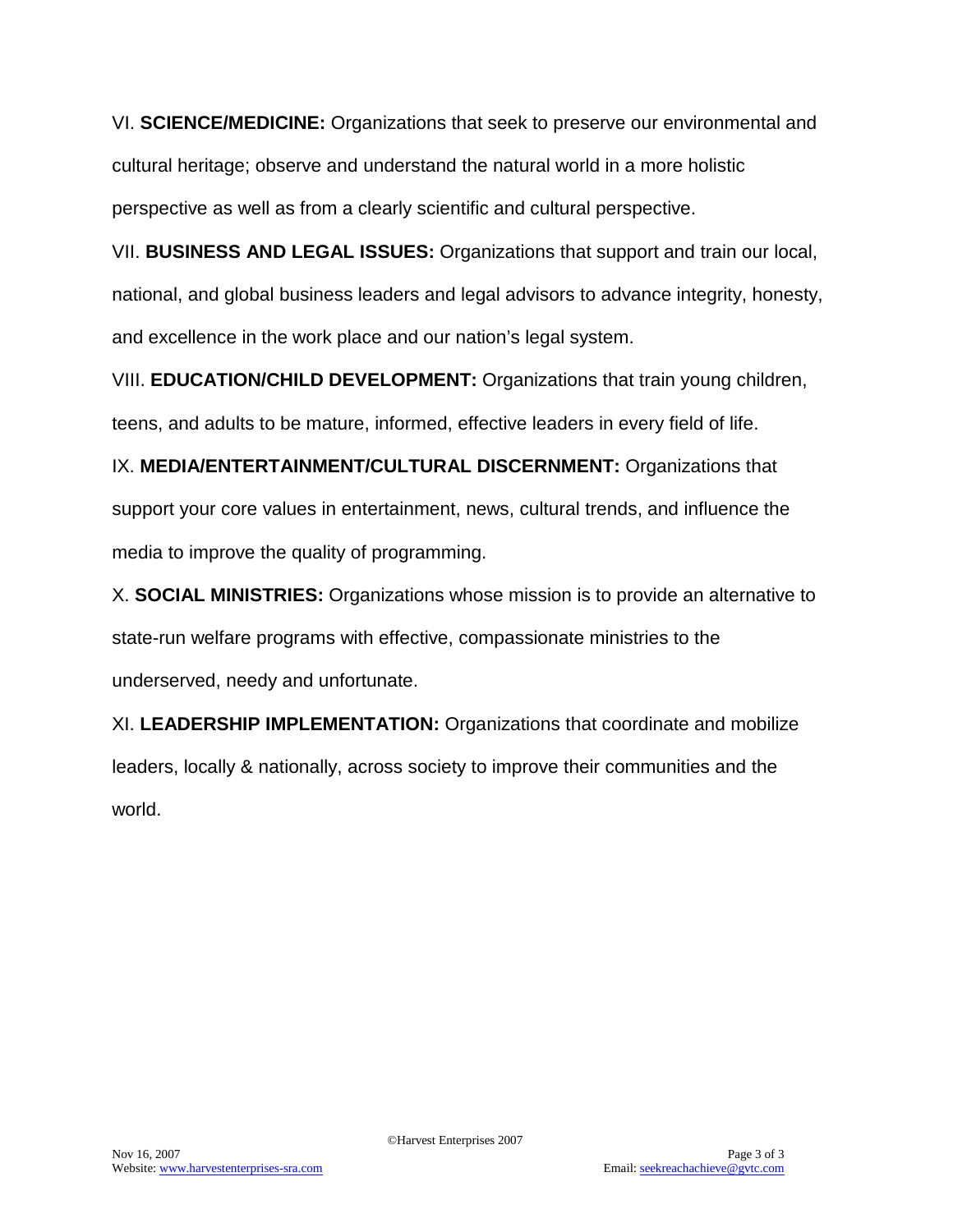*From the Heart...*



### *Making the Most of Change* **(Topic of the Month: Reflection)**

Change can bring exciting opportunities or major challenges we just might not be ready for. Yet, change is inevitable whether it is in a relationship, the way we use our time and money, our careers, how we play, even our health. No matter if the change is as small as rearranging your living room furniture or a change of career that moves you far from your hometown, all change has its impact. We all know that a change in our health affects every part of our lives. Yet, much depends on our attitude toward change.

*Change has a considerable psychological impact on the human mind. To the fearful it is threatening because it means that things may get worse. To the hopeful it is encouraging because things may get better. To the confident it is inspiring because the challenge exists to make things better. (King Whitney Jr.)*

So, as we face those opportunities and challenges coming our way, how can we embrace change with the highest attitude of gratitude? Take this moment to consider these words from the famous and not so famous who share their humorous as well as more serious impressions of life and change. As you read each one, note those you linger at. Ask yourself, "What is trying to get my attention?" Linger there a little longer to find out, then share your thoughts with your family or close friend. You just may be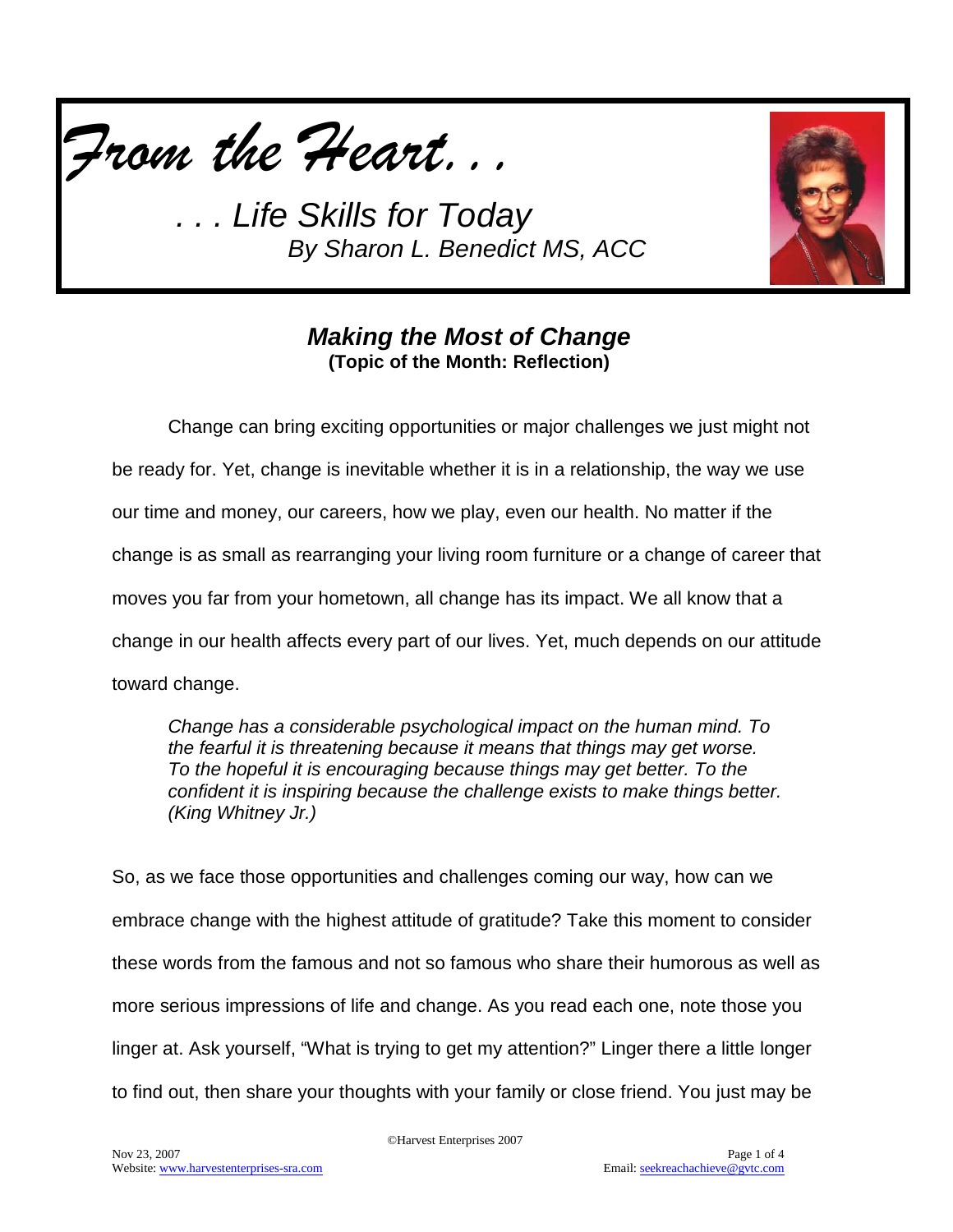very surprised at the discoveries you make about yourself and about those changes

happening in your life.

There is nothing like returning to a place that remains unchanged to find the ways in which you yourself have altered. Nelson Mandela, 'A Long Walk to Freedom'

All human situations have their inconveniences. We feel those of the present but neither see nor feel those of the future; and hence we often make troublesome changes without amendment, and frequently for the worse.

Benjamin Franklin

Middle age is when your broad mind and narrow waist begin to change places.

E. Joseph Cossman

Instead of giving a politician the keys to the city, it might be better to change the locks. Doug Larson

Most advances in science come when a person for one reason or another is forced to change fields. Peter Borden

We live in a moment of history where change is so speeded up that we begin to see the present only when it is already disappearing. R. D. Laing

The main dangers in this life are the people who want to change everything - or nothing. Nancy Astor

The truth does not change according to our ability to stomach it. Flannery O'Connor

Most of the change we think we see in life is due to truths being in and out of favor.

Robert Frost, The Black Cottage

For me, words are a form of action, capable of influencing change. Ingrid Bengis

A good marriage is one which allows for change and growth in the individuals and in the way they express their love. Pearl Buck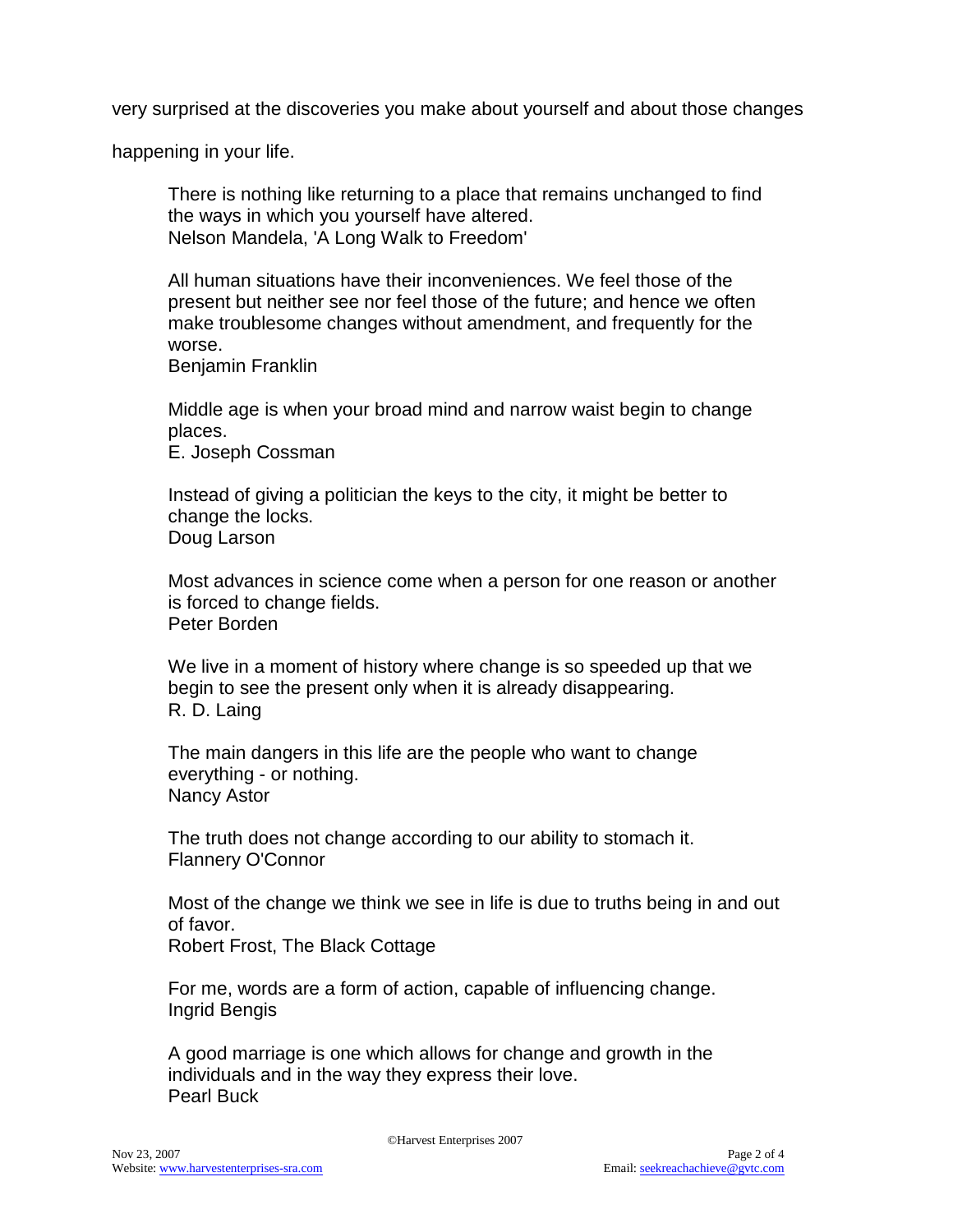Change your thoughts and you change your world. Norman Vincent Peale

You are young, my son, and, as the years go by, time will change and even reverse many of your present opinions. Refrain therefore awhile from setting yourself up as a judge of the highest matters. Plato (427 BC-347 BC), Dialogues, Theatetus

Real, constructive mental power lies in the creative thought that shapes your destiny, and your hour-by-hour mental conduct produces power for change in your life. Develop a train of thought on which to ride. The nobility of your life as well as your happiness depends upon the direction in which that train of thought is going. Laurence J. Peter

We all have big changes in our lives that are more or less a second chance.

Harrison Ford, quoted by Garry Jenkins in 'Harrison Ford: Imperfect Hero'

Affirmations are like prescriptions for certain aspects of yourself you want to change.

Jerry Frankhauser

The more severe the pain or illness, the more severe will be the necessary changes. These may involve breaking bad habits, or acquiring some new and better ones. Peter McWilliams, Life 101

Everything is connected... no one thing can change by itself. Paul Hawken

All appears to change when we change. Henri-Frédéric Amiel

The need for change bulldozed a road down the center of my mind. Maya Angelou

Change, when it comes, cracks everything open. Dorothy Allison, O Magazine, January 2004

Women and men have to fight together to change society - and both will benefit... Partnership, not dependence, is the real romance in marriage. Muriel Fox

Human beings, by changing the inner attitudes of their minds, can change the outer aspects of their lives. William James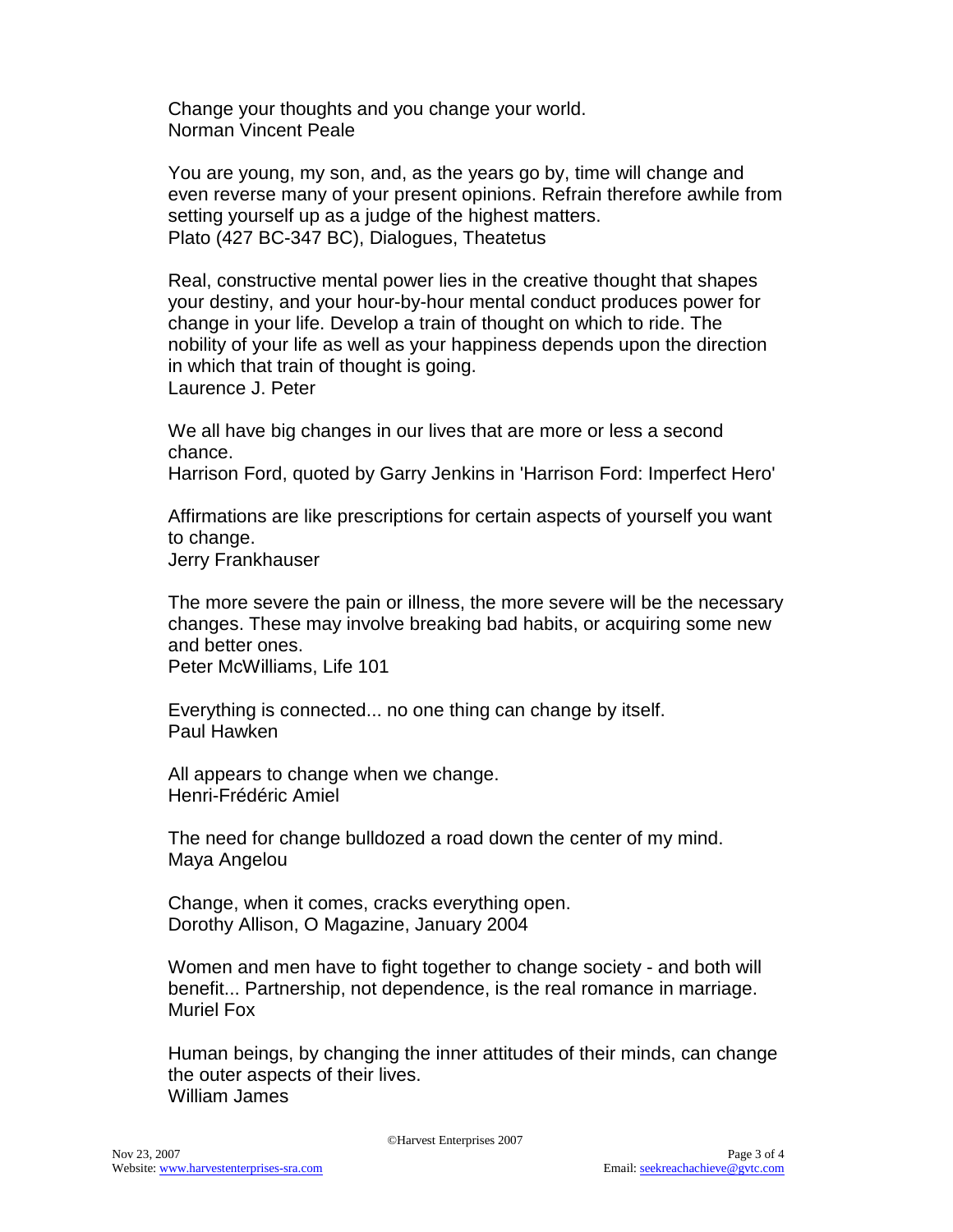It's not that some people have willpower and some don't. It's that some people are ready to change and others are not. James Gordon, MD

Certainly, travel is more than the seeing of sights; it is a change that goes on, deep and permanent, in the ideas of living. Miriam Beard

I have never been especially impressed by the heroics of people who are convinced they are about to change the world. I am more awed by those who struggle to make one small difference after another. Ellen Goodman

Life is like an ever-shifting kaleidoscope - a slight change, and all patterns alter. Sharon Salzberg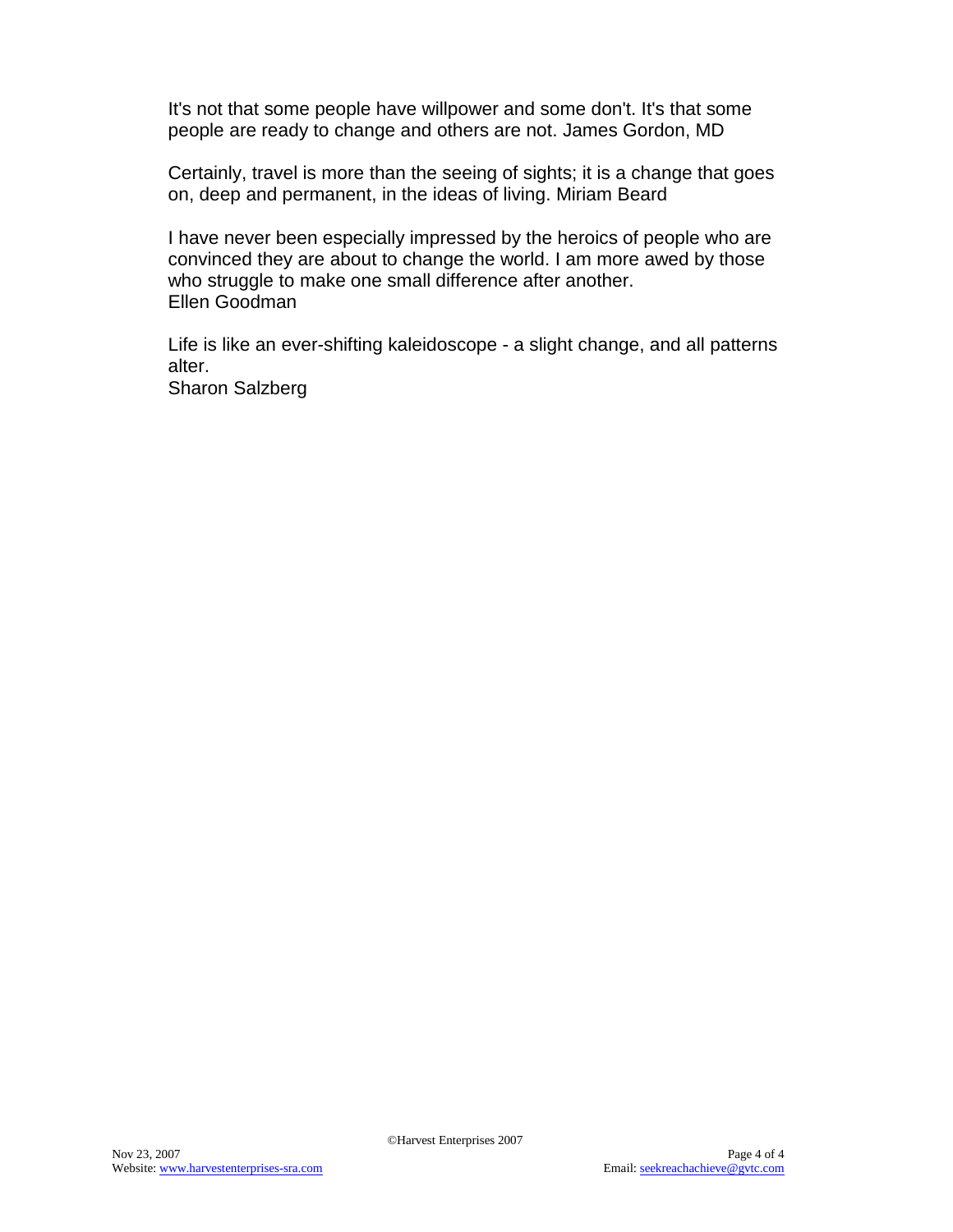*From the Heart...*



# *Sharing Time and Life Before They Are Gone (***Topic of the Month: Reflection)**

In the past week, my Uncle Ray passed away at the glorious age of 95. Part of the GI generation, he was the last elder on my side of the family in that life-changing generation. As I reflected on his life and others of the GI generation, I find myself more than ever experiencing a greater sadness at the loss of the magnificence of his era. So, here's a reflective history and moment of gratitude for those near and dear to us who are still around today.

According to William Strauss and Neil Howe, renowned generation researchers, the GI generation born 1901 to 1924 (age 83 to 106) experienced more monumental national and global changes in their life time than most of us today. Their *core ethics, values, and basic characteristics* included loyalty, dedication, sacrifice, and honor. They were hardworking, respected authority, were team player and high achievers. GIs were also fearless but not reckless; they were patriotic, idealistic, had a strong moral conscience, and belief in the common good. They were generally ever optimistic, and financial and social conservatives. They were an unusually powerful generation in politics, institution building, and expanding the economy.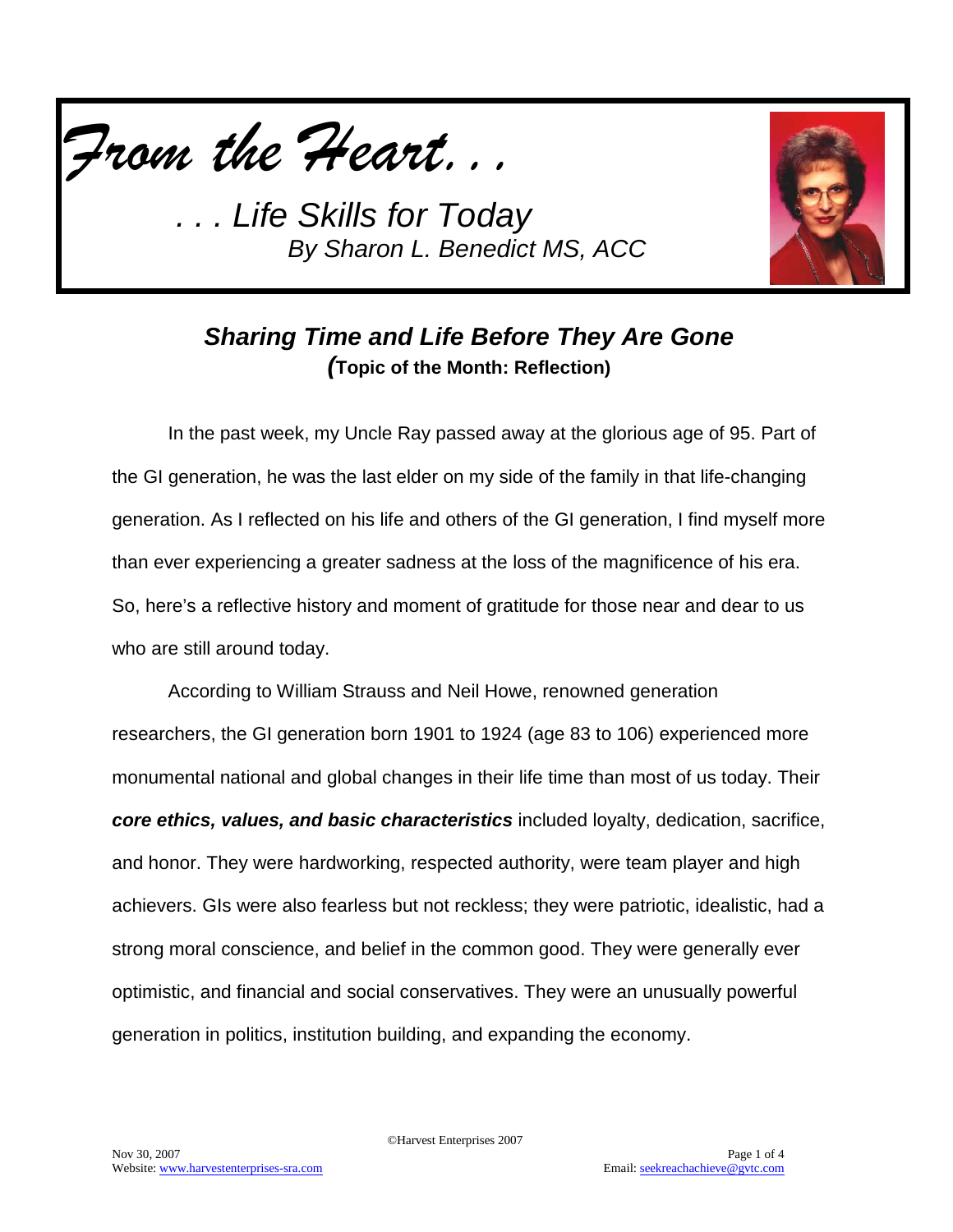Their view of *family and relationships* were traditional—basically a breadwinner husband, homemaker wife, obedient/dutiful children living the good life together. GI *education, careers, and workforce* included the largest jump in educational achievements, the highest number of Nobel Prize winners, and sparked the modern "senior citizen" movement w/ Social Security, Medicare, and the AARP.

Their *lifestyle, life goals, and expectations* included achieving a higher standard of living and education than their parents; enjoying a good job, mild future, and a comfortable modest house for family. What was *most important and their greatest concerns* were to live in a solid, friendly community, have well-deserved retirement benefits, and continue to build America's prestige as a world power. They were an energetic nation of champions who expected to build a legacy and to be remembered.

The GI generation grew up with the Great San Francisco earthquake, the Roaring 20's, Prohibition, Pretty Boy Floyd, Al Capone, women's suffrage, legendary movie stars, and the Scopes Trial. They also lived through the depression, were victorious in World War II, and provided all the United States presidents from Kennedy to Bush. As a generation, these people have been the glue that has held many of our nation's institutions together. There patriotism was unparalleled throughout two world wars as nuclear power was unleashed and America became a superpower.

Civic-minded and heroic, the first GI wave gave us Will Rogers, Louis Armstrong, Walt Disney, Charles Lindbergh, Bob Hope, John Wayne, Frank Sinatra, Kathryn Hepburn, Ronald Reagan, Billy Graham, Judy Garland, John Steinbeck, Arthur Godfrey, and Sidney Poitier. The Rose Bowl opened and university enrollment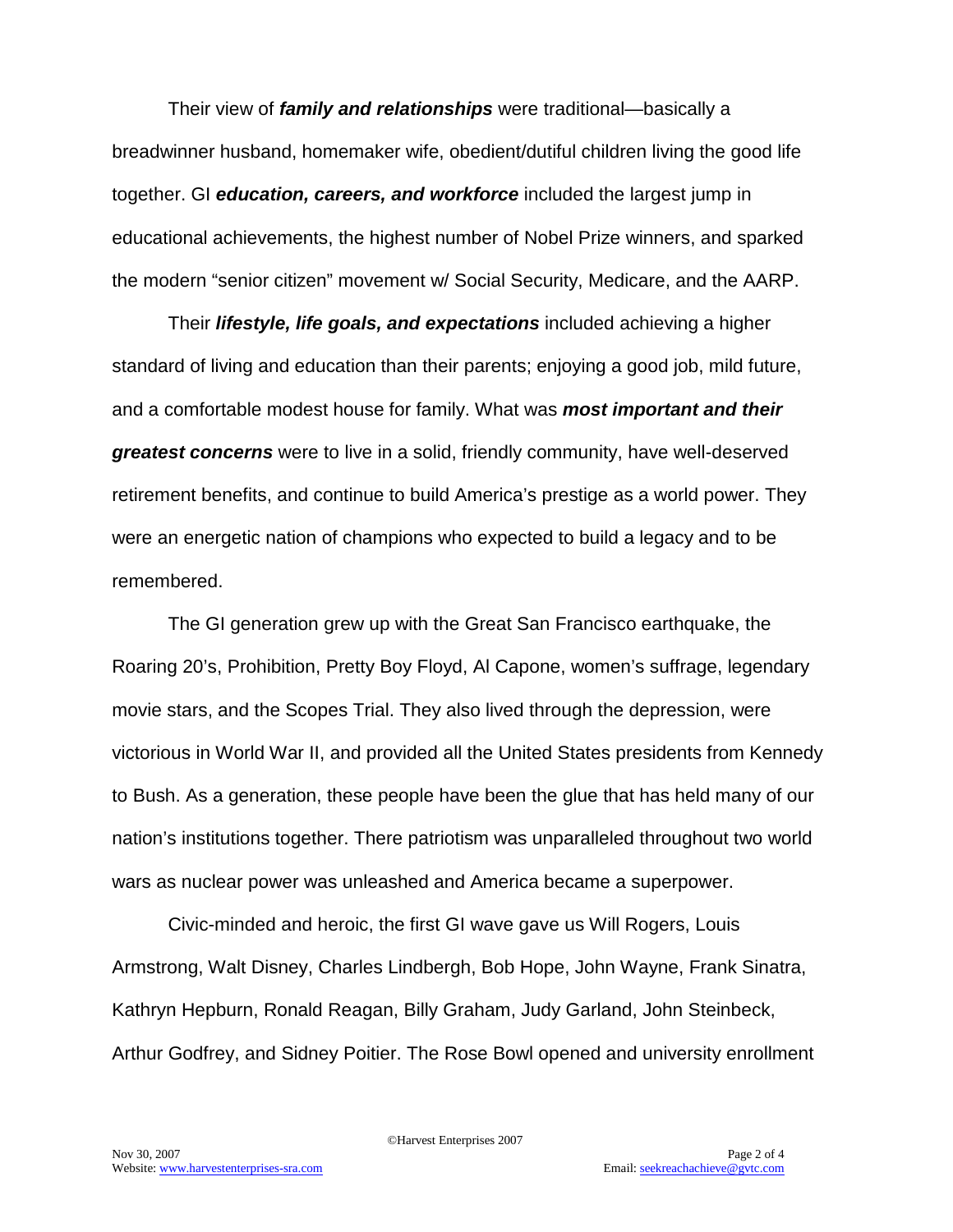soared. Roosevelt was elected with 85 percent support from voters under age 30. With Pearl Harbor, WWII, VE and VJ-Day, the GI bills began paying out benefits. Then Kennedy brought the "best and brightest" to the White House; and Bush and Reagan spread democracy in Eastern Europe and USSR.

These GI children grew up being "special" at the turn of the century—raised by their Missionary generational type parents determined to produce good kids more than any other generation. Their children were the beneficiaries of new playgrounds, boy & girl scouting clubs, vitamins, and child-labor restrictions. The emphasis on school and learning resulted in the sharpest rise ever recorded, including Nobel laureates. Yet, racial, gender roles, and income still had a wide gap. The music of the era was Jazz, Blues, Ballads, Ziegfeld Follies, George Gershwin, Radio, Folk- Bluegrass, Gospel, Mountain Music. Popular culture was rising with phrases like—Over There, GI Joe, the Greatest Generation, Dust Bowl, Jitterbug, Tokyo Rose, New Frontier, a Great Society, and America's Greatest Generation. Their cultural contribution included the movie *Casablanca*, John Steinbeck's *The Grapes of Wrath*, Walt Disney's *Snow White & the Seven Dwarfs*, Theodore White's *The Making of the President: 1960*, and John Kennedy's *Profiles in Courage*.

This was truly a generation never to be forgotten. So, as you reflect about your own family, I encourage you to call those GI elders still here. I am so glad I did for my Uncle Ray before it was too late. Offer them your caring hello and gratitude for their lives. Get to know them better. Ask to hear their story. Take time to hear it all. Even record it for your children and grandchildren. Then for those relationships that are still a little rough on the edges, you just may find creative and attractive ways to share